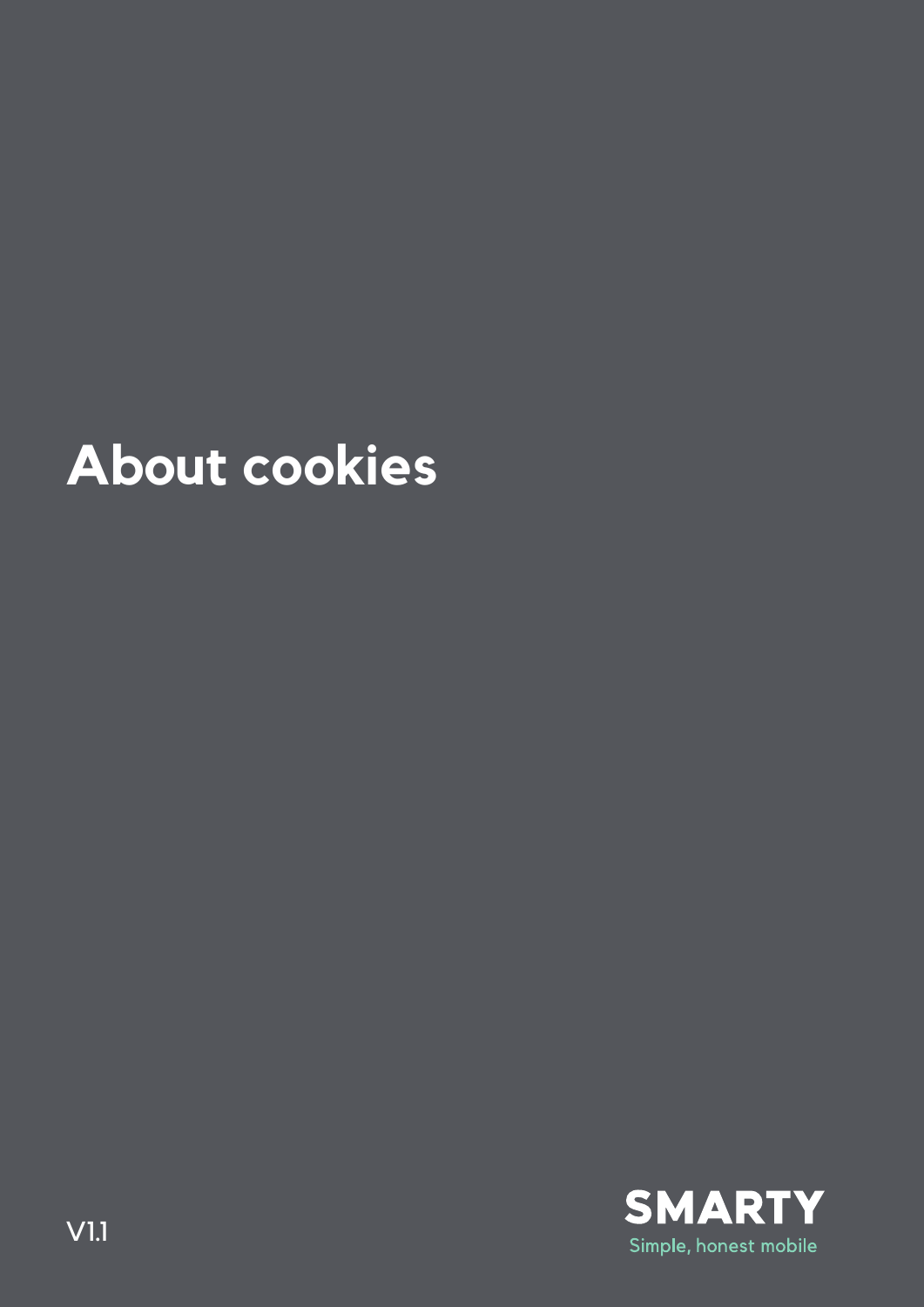# **Cookies are small files that remember what you enter when you visit a website.**

# **At SMARTY, we use cookies to keep track of what products you've selected, and to remember you – so we can show you relevant stuff when you return to our site.**

Cookies can't harm your computer and we don't store personal information from them. However, we do use encrypted information gathered from cookies to help improve your online experience with us.

To order products on online you need to have cookies enabled on your web browser. Most have cookies enabled – visit our managing cookies section if you need any help. To disable cookies on your browser, take a look at **aboutcookies.org** although you won't be able to enjoy all the features of our website

#### **Our Cookies Policy**

To make full use of **smarty.co.uk,** your computer will need to accept cookies, as we can only provide you with certain, personalised features of our website by using them.

Our cookies hold the 'key' that, once you're signed in, is associated with your information. This is also true of any cookies that we use in your online account. If you'd prefer to restrict, block or delete cookies from our or any other website, you can use your browser to do this.

Below is a list of the main cookies we use, and what we use them for.

| <b>Cookie Name</b><br>smarty_session | What it does<br>These session cookies will be stored while you're browsing.<br>They get deleted from your device when you close your browser                                                                                                                     |
|--------------------------------------|------------------------------------------------------------------------------------------------------------------------------------------------------------------------------------------------------------------------------------------------------------------|
| intercom-id-xxxxxxxx                 | These cookies help us to identify you so we can provide an optimised<br>customer experience using our web chat and help centre capability.                                                                                                                       |
| utma                                 | This cookie is used by our Google analytics tracking software<br>to store information about your visit to smarty.co.uk.                                                                                                                                          |
| utmb                                 | This cookie is used by our Google analytics tracking software<br>to store information about your visit to smarty.co.uk.                                                                                                                                          |
| utmz                                 | This cookie tells us how you reached smarty.co.uk (e.g. via an ad, an email<br>link etc.). It's used to calculate search engine traffic and the effectiveness<br>of ad campaigns, as well as the journeys within smarty.co.uk.                                   |
| bp_sid                               | These session cookies will be stored while you're browsing.<br>They get deleted from your device when you close your browser.                                                                                                                                    |
| bp_test                              | This cookie tests whether the browser supports cookies                                                                                                                                                                                                           |
| bp_tid                               | This cookie helps us to administer the SMARTY Refer-a-Friend promotion.<br>It is a JSON object with the market id and tracking id. It helps us to identify<br>the Existing Customer and manage his/her referrals to Friends.                                     |
| referral_tracking_                   | This cookie helps us to administer the SMARTY Refer-a-Friend promotion.<br>It is a JSON object with tracking information for the campaign. It helps us<br>to track and administer a Reward to a Friend who has received a referral from<br>an Existing Customer. |

#### **Using 'share' tools on our website**

If you use any of our 'share' tools to share our content with friends via social networks, you may be sent cookies from these websites. We don't control the settings of these cookies, so it's worth checking the third-party websites for more information.

### **Further information about cookies.**

To find out more about cookies in general and how to manage them, visit **aboutcookies.org**

#### **Managing cookies**

If cookies aren't enabled on your computer you'll only be able to browse our products and services, you won't be able to buy them. In some cases, you may also need to enable cookies to access your online account login page and pay a bill.

#### **To enable cookies:**

First you'll need to know the type and version of the web browser you use to access the Internet. Here's how to find out: **PCs** click on 'Help' at the top of your browser window and select the 'About' option

**Macs** with the browser window open, click on the Apple menu and select the 'About' option

Once you know the type of browser you've got you can check whether cookies are enabled by selecting your browser below and following the instructions:

#### **How to check cookies are enabled (PC users). Google Chrome.**

Click on 'Tools' at the top of your browser window and select 'Options'.

Click the 'Under the Hood' tab, locate the 'Privacy' section, and select the 'Content settings' button. Now select 'Allow local data to be set'.